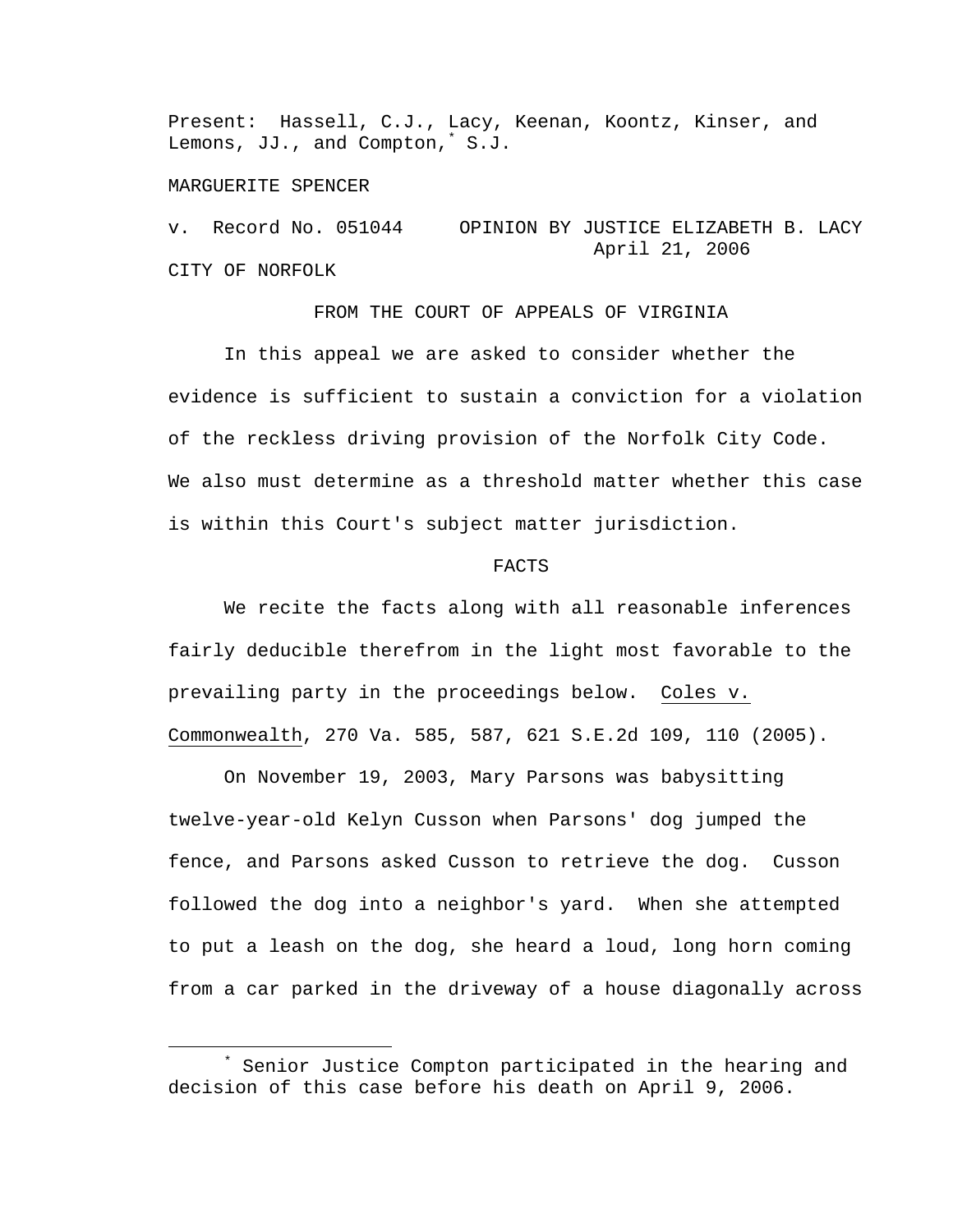the street. Marguerite Spencer was in the car. The dog ran into the street, and Cusson followed. Spencer drove the car out of her driveway and in the direction of Parsons' house. Cusson "walked quickly" towards a van parked in front of Parsons' home. As Spencer passed Cusson at a "fast" rate of speed, Cusson "felt the wind coming off the car" that "blew her and caused her to step back." Cusson estimated Spencer's car passed her at a distance of "about 3 feet." Cusson then joined Parsons on Parsons' porch. Parsons called after Spencer but although Spencer had stopped the car, she pulled away and did not talk with Parsons. Spencer circled the block twice before parking again in her driveway.

 Spencer was charged with and convicted of reckless driving in violation of Norfolk City Code § 25-217. The trial court sentenced Spencer to 10 days imprisonment in the Norfolk City Jail but suspended the sentence conditioned on Spencer's good behavior for a period of two years and having no contact with Cusson or her mother. The trial court also imposed a fine of \$250.00. The Court of Appeals denied Spencer's petition for appeal by order, Spencer v. City of Norfolk, Record No. 1312-04-1 (May 2, 2005). We awarded Spencer an appeal.

As a threshold matter, we must determine whether this appeal is within the category of cases that this Court may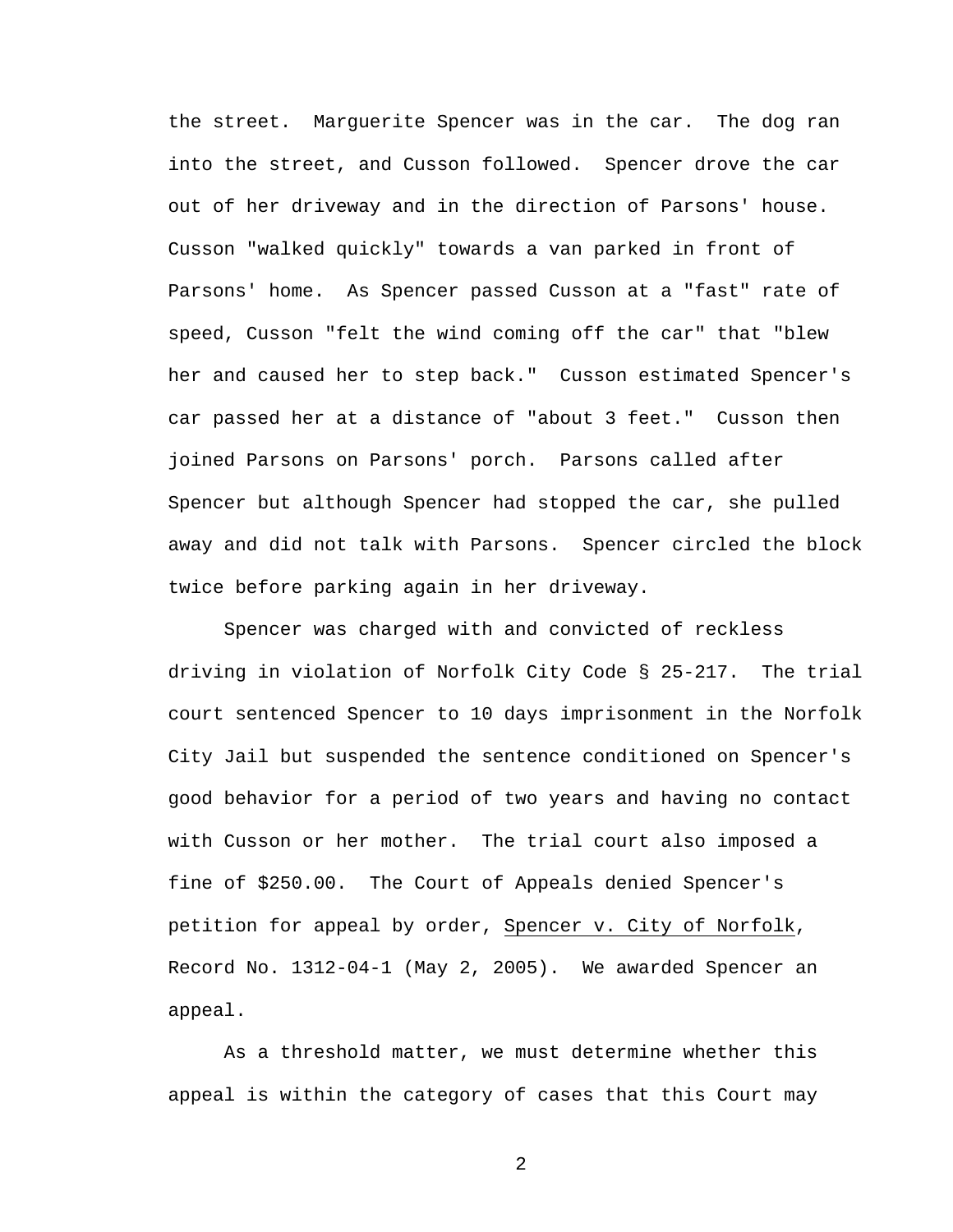consider; that is to say, does this Court have subject matter jurisdiction? Morrison v. Bestler, 239 Va. 166, 170, 387 S.E.2d 753, 755 (1990) ("a court always has jurisdiction to determine whether it has subject matter jurisdiction"). Code § 17.1-411 provides that this Court may hear an appeal of any case in which a party is aggrieved by a final decision of the Court of Appeals except in those cases in which the decision of the Court of Appeals is made final by Code §§ 17.1-410 or 19.2-408. A judgment of the Court of Appeals is final under Code § 17.1-410 in traffic infraction and misdemeanor cases "where no incarceration is imposed." Code § 17.1-410(A)(1).

The City argues that this Court does not have subject matter jurisdiction to consider this appeal because the trial court suspended Spencer's jail sentence and therefore imposed no incarceration. We disagree. The finality provisions of Code § 17.1-410(A)(1) do not require physical confinement, only the imposition of incarceration. In this case, the trial court imposed a 10-day period of incarceration. The subsequent suspension of the sentence does not eliminate the imposition of the jail sentence and place this case in a category of cases in which no incarceration is imposed. Accordingly, we conclude that this appeal is within the class of cases that we may consider. We now turn to the merits of Spencer's appeal.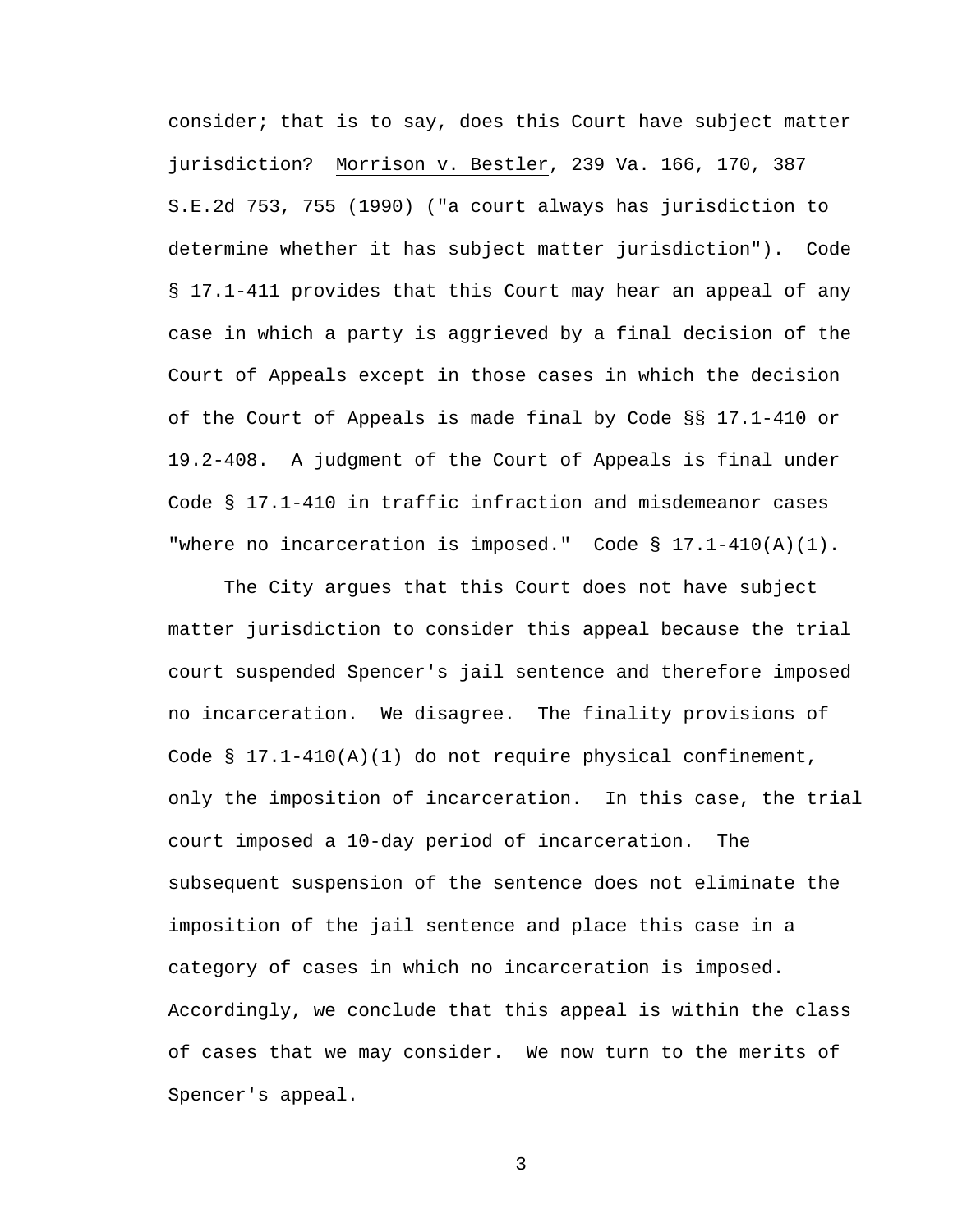Spencer was convicted of violating Norfolk City Code § 25-217, which substantially mirrors Code § 46.2-852 in defining "reckless driving:"

Irrespective of the maximum speeds provided in this article, any person who drives a vehicle on any street or highway recklessly or at a speed or in a manner so as to endanger the life, limb, or property of any person shall be guilty of reckless driving.

In Powers v. Commonwealth, 211 Va. 386, 388, 177 S.E.2d 628, 630 (1970), this Court held that " 'recklessly' . . . imparts a disregard by the driver . . . for the consequences of his act and an indifference to the safety of life, limb or property" and that speed alone does not constitute recklessness unless it endangers life, limb, or property. In applying these principles and determining whether the evidence was sufficient to support the conviction, our rules of appellate review require that we must affirm the conviction unless it is plainly wrong or without evidence to support it. Commonwealth v. Presley, 256 Va. 465, 466, 507 S.E.2d 72, 72 (1998).

In this case, Cusson and Spencer were the only eyewitnesses to the facts surrounding the driving at issue. Their testimony does not demonstrate that Spencer was driving erratically, nor does it indicate she lacked control of the car. Cf. Miles v. Commonwealth, 205 Va. 462, 468, 138 S.E.2d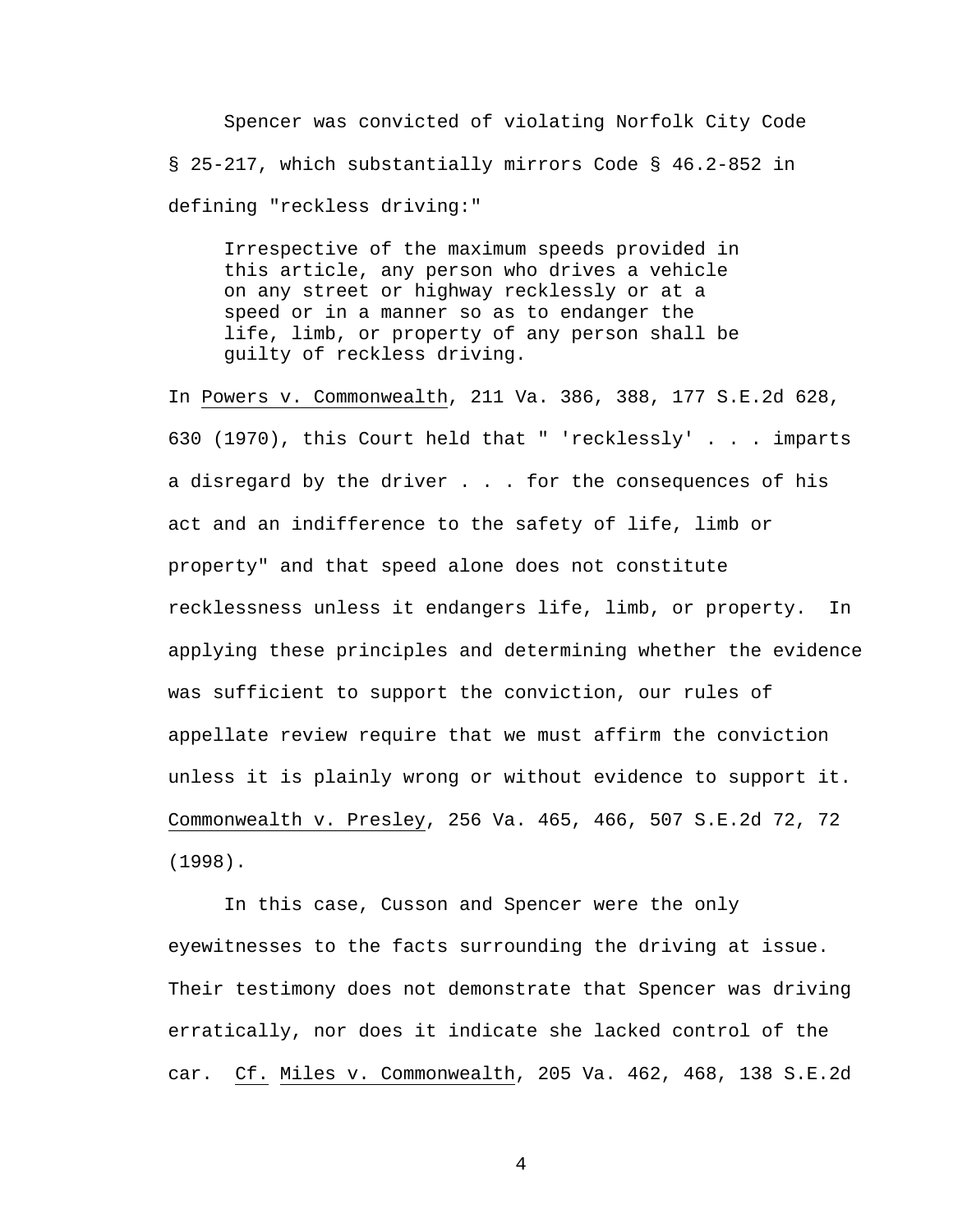22, 27 (1964) (finding recklessness where driver drove diagonally across road in front of police officer, forcing officer to brake "violently" in order to avoid collision); Sheckler v. Anderson, 182 Va. 701, 705-66, 29 S.E.2d 867, 868- 69 (1944) (finding recklessness where driver in residential neighborhood maintained speed too fast to allow him to stop to avoid emergency).

Spencer drove out of her driveway and proceeded up the street. Cusson was aware of Spencer's car before it left the driveway because she heard the horn blowing. According to Cusson's testimony, she followed the dog into the street, the dog ran back to Parsons' house, and then Cusson walked to the van parked in front of Parsons' house. Thus, at the time the "wind blew her," Cusson was standing in the street near the van parked in the street, and when Spencer passed Cusson, her car was not near the curb but had to be in the travel lane of the street, three feet beyond the parked van. Though Cusson testified she had to "step back," she claimed she did so because of the wind, not because she feared injury or impact with Spencer's car. "Fast" driving alone, without the element of endangering life, limb, or property, is not sufficient to support a conviction for reckless driving. Powers, 211 Va. at 388, 177 S.E.2d at 630.